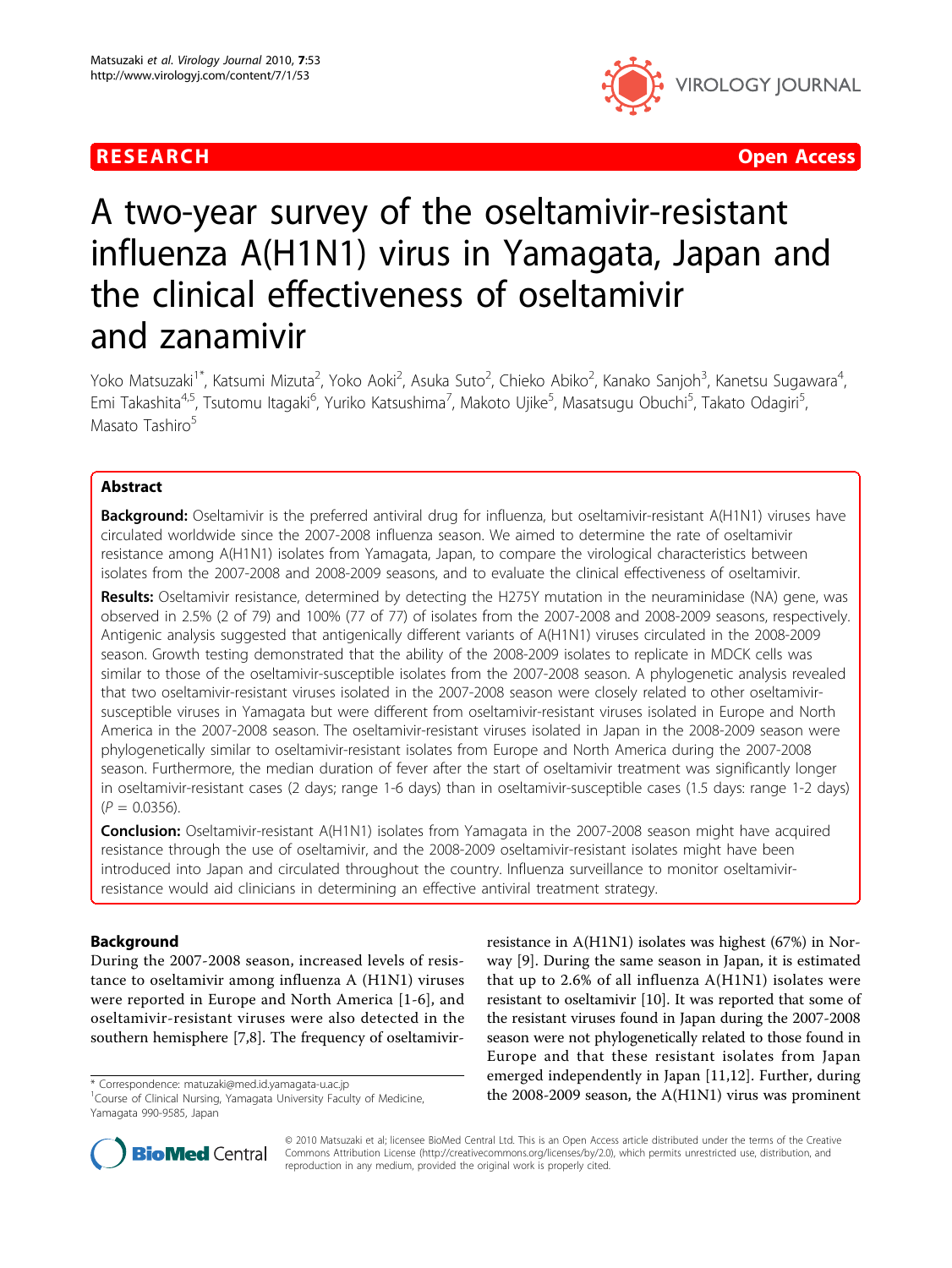in influenza outbreaks in Japan, and national surveillance showed that 99.6% of A(H1N1) isolates had the histidineto-tyrosine substitution at residue 275 (H275Y) of the neuraminidase (NA) gene; this mutation is associated with oseltamivir resistance [\[13](#page-7-0)]. Oseltamivir is widely used in clinical settings in Japan. Therefore, an increase in oseltamivir-resistant influenza viruses is an important problem that is likely to influence the treatment strategy for influenza virus infections.

The purposes of this study were to investigate the percentage of A(H1N1) isolates from Yamagata Prefecture during the 2007-2008 and 2008-2009 seasons that had the H275Y mutation in the NA gene and to compare the virological characteristics between the A(H1N1) viruses isolated in those seasons. Additionally, we evaluated the clinical effectiveness of oseltamivir and zanamivir against oseltamivir-resistant A(H1N1) virus infections.

#### Results

# The percentage of influenza A(H1N1) virus isolates with the H275Y mutation

A total of 156 isolates from the Yamagata prefecture obtained between December 2007 and March 2008 (2007-2008 isolates) and between December 2008 and March 2009 (2008-2009 isolates) were sequenced for the identification of the H275Y mutation in the NA gene. The sequencing results demonstrated that 2.5% of the 2007-2008 isolates and 100% of 2008-2009 isolates had the H275Y mutation associated with oseltamivir resistance (Table 1).

# The NA inhibition assay against oseltamivir and zanamivir

Seven isolates were tested for susceptibility to the NA inhibitors oseltamivir and zanamivir. Two 2007-2008 isolates and two 2008-2009 isolates with the H275Y mutation showed 234- to 1,968-fold reductions in susceptibility to oseltamivir when compared with three 2007-2008 isolates without the H275Y mutation (Table 2). However, the H275Y mutation had no impact on the susceptibility to zanamivir.

#### Antigenic analysis

The antigenic analysis was performed by hemagglutination inhibition (HI) tests for reactivity with post-

Table 1 Influenza A(H1N1) virus resistance to oseltamivir in Yamagata, Japan

| Season               | Total<br>tested | Number (%) of oseltamivir-resistant<br>isolates<br>neuraminidase H275Y mutation |
|----------------------|-----------------|---------------------------------------------------------------------------------|
| Dec 2007-Mar<br>2008 | 79              | 2(2.5)                                                                          |
| Dec 2008-Mar<br>2009 | 77              | 77 (100)                                                                        |

| Table 2 Inhibition of the enzyme activity of the A(H1N1) |  |
|----------------------------------------------------------|--|
| isolates in Yamagata in the NA inhibition assay          |  |

| Viruses             | Amino Acid at<br>position 275<br>in the NA<br>gene | $IC_{50}$ values in the NA<br>inhibition assay (nM) |      |  |
|---------------------|----------------------------------------------------|-----------------------------------------------------|------|--|
|                     |                                                    | Oseltamivir Zanamivir                               |      |  |
| 2007-2008 isolates  |                                                    |                                                     |      |  |
| A/Yamagata/1/2008   | Histidine                                          | 0.08                                                | 0.52 |  |
| A/Yamagata/66/2008  | Tyrosine                                           | 50.16                                               | 0.45 |  |
| A/Yamagata/67/2008  | Histidine                                          | 0.03                                                | 0.22 |  |
| A/Yamagata/68/2008  | Tyrosine                                           | 39.71                                               | 0.55 |  |
| A/Yamagata/69/2008  | Histidine                                          | 0.17                                                | 0.78 |  |
| 2008-2009 isolates  |                                                    |                                                     |      |  |
| A/Yamagata/126/2008 | Tyrosine                                           | 59.04                                               | 0.50 |  |
| A/Yamagata/128/2008 | Tyrosine                                           | 47.59                                               | 0.40 |  |

infection ferret antisera against two A(H1N1) vaccine strains (A/Solomon Islands/3/2006 [2007-2008 vaccine strain] and A/Brisbane/59/2007 [2008-2009 vaccine strain]) (Table 3). A/Yamagata/66/2008 and A/Yamagata/68/2008, the oseltamivir-resistant 2007-2008 isolates, were antigenically similar to the other oseltamivirsusceptible 2007-2008 isolates. However, oseltamivirresistant 2008-2009 isolates except A/Yamagata/45/2009 showed a fourfold decrease in the HI titer compared with oseltamivir-resistant 2007-2008 isolates, indicating that antigenically different variants of oseltamivir-

# Table 3 Antigenic analysis of the A(H1N1) isolates in Yamagata by the HI test

|                          | HI titer of post-infection ferret<br>sera to: |                        |  |  |
|--------------------------|-----------------------------------------------|------------------------|--|--|
| <b>Viruses</b>           | A/Solomon Islands/<br>3/2006                  | A/Brisbane/<br>59/2007 |  |  |
| A(H1N1) vaccine strains  |                                               |                        |  |  |
| A/Solomon Islands/3/2006 | 160                                           | 160                    |  |  |
| A/Brisbane/59/2007       | 160                                           | 160                    |  |  |
| 2007-2008 isolates       |                                               |                        |  |  |
| A/Yamagata/1/2008        | 80                                            | 160                    |  |  |
| A/Yamagata/66/2008       | 160                                           | 160                    |  |  |
| A/Yamagata/67/2008       | 160                                           | 320                    |  |  |
| A/Yamagata/68/2008       | 160                                           | 160                    |  |  |
| A/Yamagata/69/2008       | 160                                           | 160                    |  |  |
| 2008-2009 isolates       |                                               |                        |  |  |
| A/Yamagata/125/2008      | 20                                            | 10                     |  |  |
| A/Yamagata/126/2008      | 40                                            | 40                     |  |  |
| A/Yamagata/128/2008      | 40                                            | 40                     |  |  |
| A/Yamagata/45/2009       | 20                                            | 160                    |  |  |
| A/Yamagata/80/2009       | 20                                            | 40                     |  |  |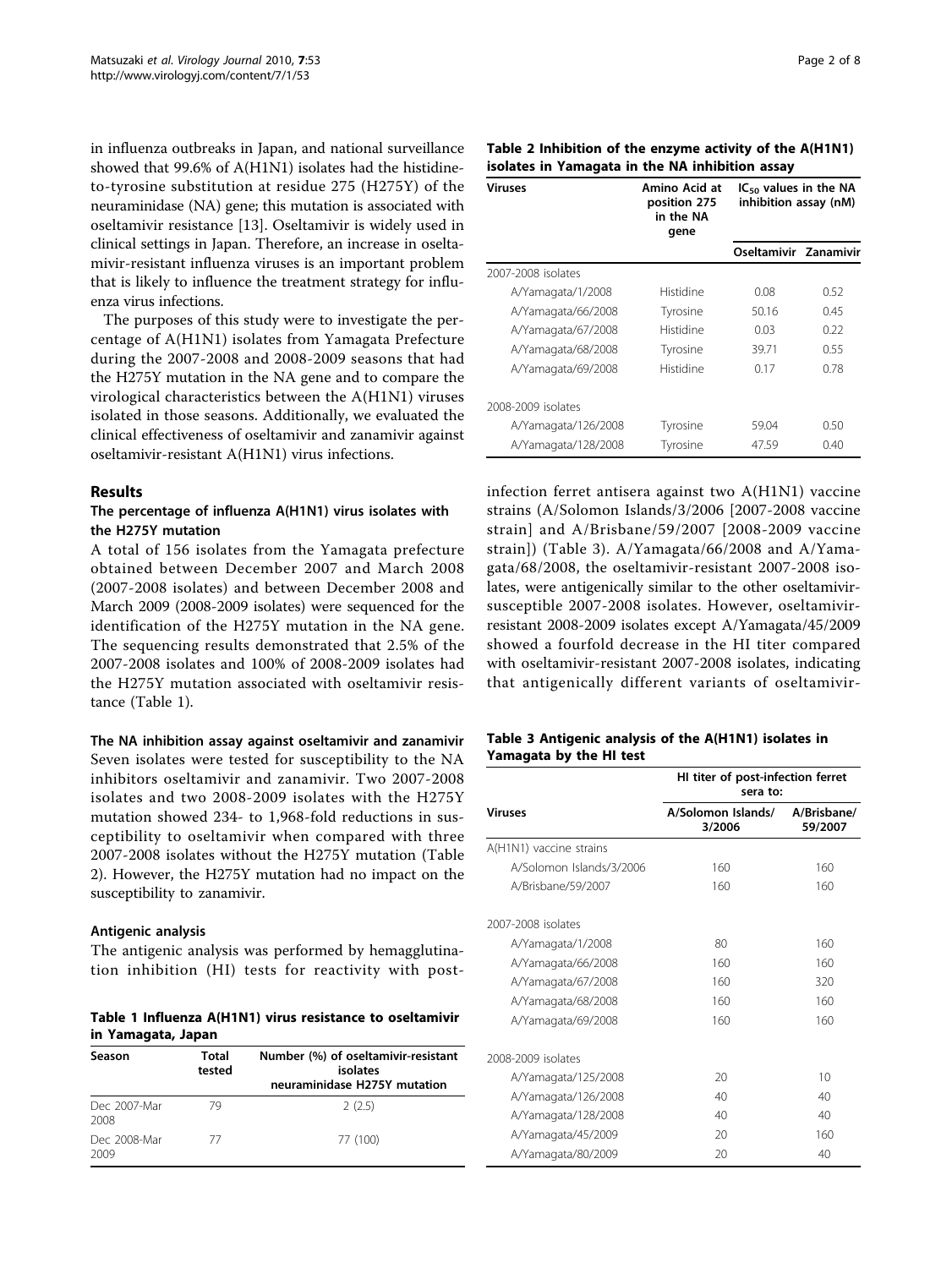resistant A(H1N1) viruses circulated in Yamagata in the 2008-2009 season.

#### Virus growth in MDCK cells

We compared the growth characteristics of oseltamivirresistant 2008-2009 isolates with those of oseltamivirsusceptible and -resistant 2007-2008 isolates. As shown in Figure 1, the virus titers of A/Yamagata/126/2008 and A/Yamagata/128/2008, which were oseltamivirresistant 2008-2009 isolates, increased, as did those of the oseltamivir-susceptible isolates from the 2007-2008 season. The two 2008-2009 isolates showed rapid growth and A/Yamagata/126/2008 reached a more than ten-fold higher final virus titer than did A/Yamagata/68/ 2008, an oseltamivir-resistant virus from the 2007-2008 season.

# Phylogenetic analysis of the HA and NA genes

Of the 156 A(H1N1) isolates, 13 isolates from the 2007- 2008 season and 22 isolates from the 2008-2009 season were used for the phylogenetic analysis. All of the 2007- 2008 isolates belonged to two distinct lineages (2B and 2C) in the HA (Figure [2\)](#page-3-0) and NA (Figure [3](#page-4-0)) gene trees. Two oseltamivir-resistant 2007-2008 isolates, A/Yamagata/66/2008 and A/Yamagata/68/2008, were isolated three days apart from two respective students from the same elementary school who had not been treated with oseltamivir prior to the specimen collection. The nucleotide sequences of both the HA and NA genes of these two viruses were identical, and these viruses showed close genetic similarity to the oseltamivir-susceptible 2007-2008 isolates belonging to 2B. The

oseltamivir-resistant A(H1N1) viruses that emerged in Europe in late 2007 are characterized by D354G amino acid substitutions in the NA protein [[2\]](#page-7-0). However, oseltamivir-resistant 2007-2008 isolates from Yamagata did not have the D354G mutation in the NA gene.

On both the HA and NA phylogenetic trees, all oseltamivir-resistant 2008-2009 isolates from Yamagata belonged to the 2B lineage and were more closely related to the oseltamivir-resistant viruses isolated in Europe and North America in the 2007-2008 season than to the oseltamivir-resistant 2007-2008 isolates from Yamagata. All 2008-2009 isolates have the D354G mutation in the NA gene and the A189T mutation in the HA gene. Except for A/Yamagata/45/2008, all 2008- 2009 isolates from Yamagata have an amino acid substitution at residue 185 (G185A, G185V, or G185S) of the HA protein. This substitution might influence the decrease in the reactivity with antiserum against A/Brisbane/59/2007.

# Clinical effectiveness of oseltamivir and zanamivir

We investigated the clinical effectiveness of anti-influenza drugs by comparing the symptoms of children with oseltamivir-susceptible influenza A(H1N1) virus infections during the 2007-2008 season to those of children with oseltamivir-resistant influenza A(H1N1) virus infections during the 2008-2009 season (Table [4\)](#page-4-0). We found no significant differences in the age, maximum temperature, or total febrile period of oseltamivir-treated children between cases of the oseltamivir-susceptible and oseltamivir-resistant influenza A(H1N1) virus infections. However, for the children treated with oseltamivir, the

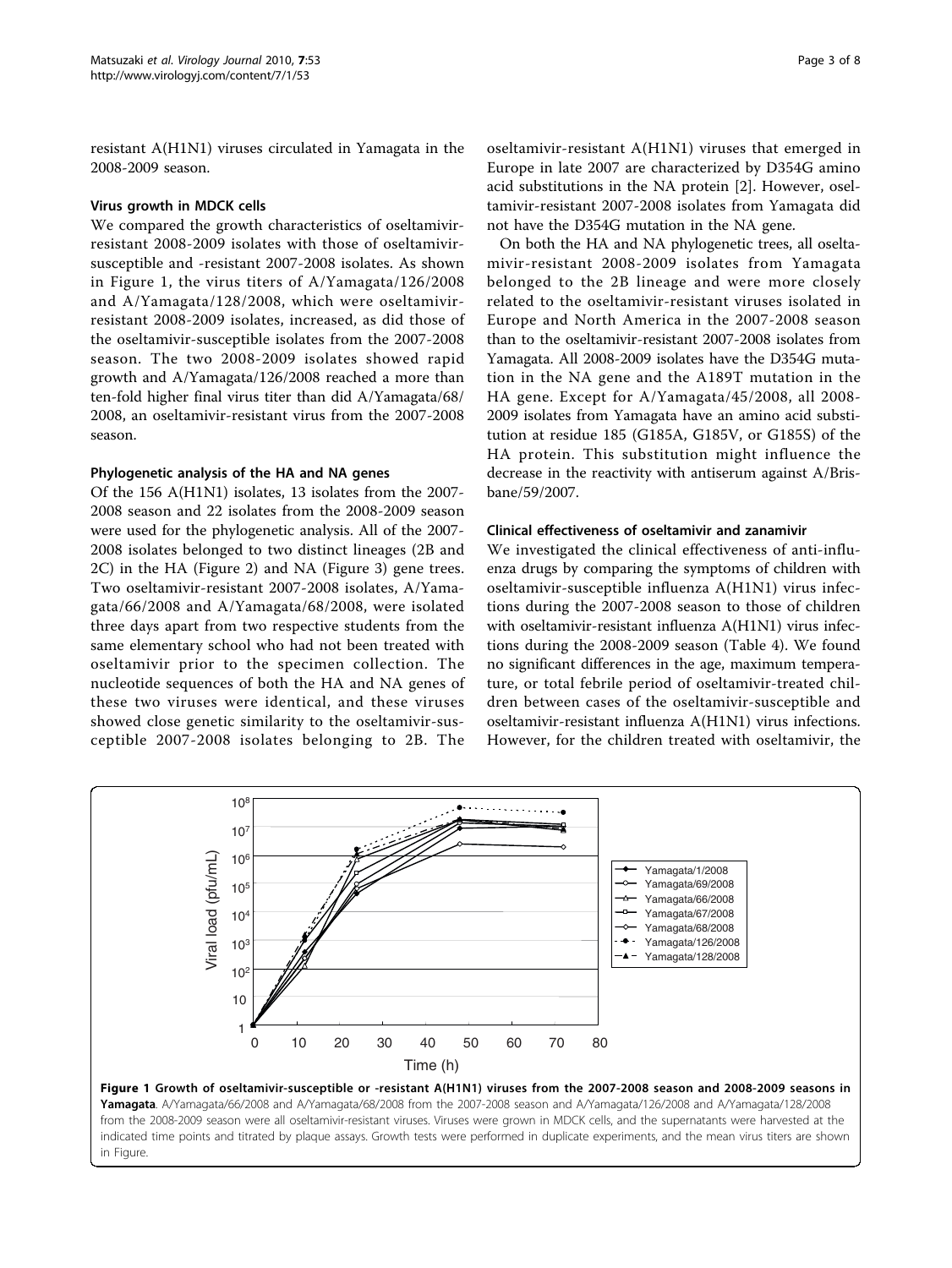duration of fever after the start of treatment was significantly longer in children with oseltamivir-resistant influenza A(H1N1) virus infections during the 2008-2009 season than in children with oseltamivir-susceptible influenza A(H1N1) virus infections during the 2007- 2008 season, though no significant differences were observed among the zanamivir-treated children.

# **Discussion**

Oseltamivir is widely used for patients with influenza A and B infections in clinical settings in Japan. Therefore, oseltamivir-resistant viruses induced by oseltamivir treatment emerge in Japan more readily than in other

countries where oseltamivir is not so widely used. It has been documented that the infectivity and replicative ability of neuraminidase inhibitor-resistant viruses are compromised [[14,15\]](#page-7-0); therefore, until recently it was thought that oseltamivir-resistant influenza A(H1N1) viruses were unlikely to circulate among humans.

Antigenic and phylogenetic analyses in this study revealed that two oseltamivir-resistant influenza A (H1N1) virus strains isolated in the 2007-2008 season (A/Yamagata/66/2008 and A/Yamagata/68/2008) were closely related to other oseltamivir-susceptible A(H1N1) viruses isolated in Yamagata but were different from the resistant viruses found in Europe. It appears that

<span id="page-3-0"></span>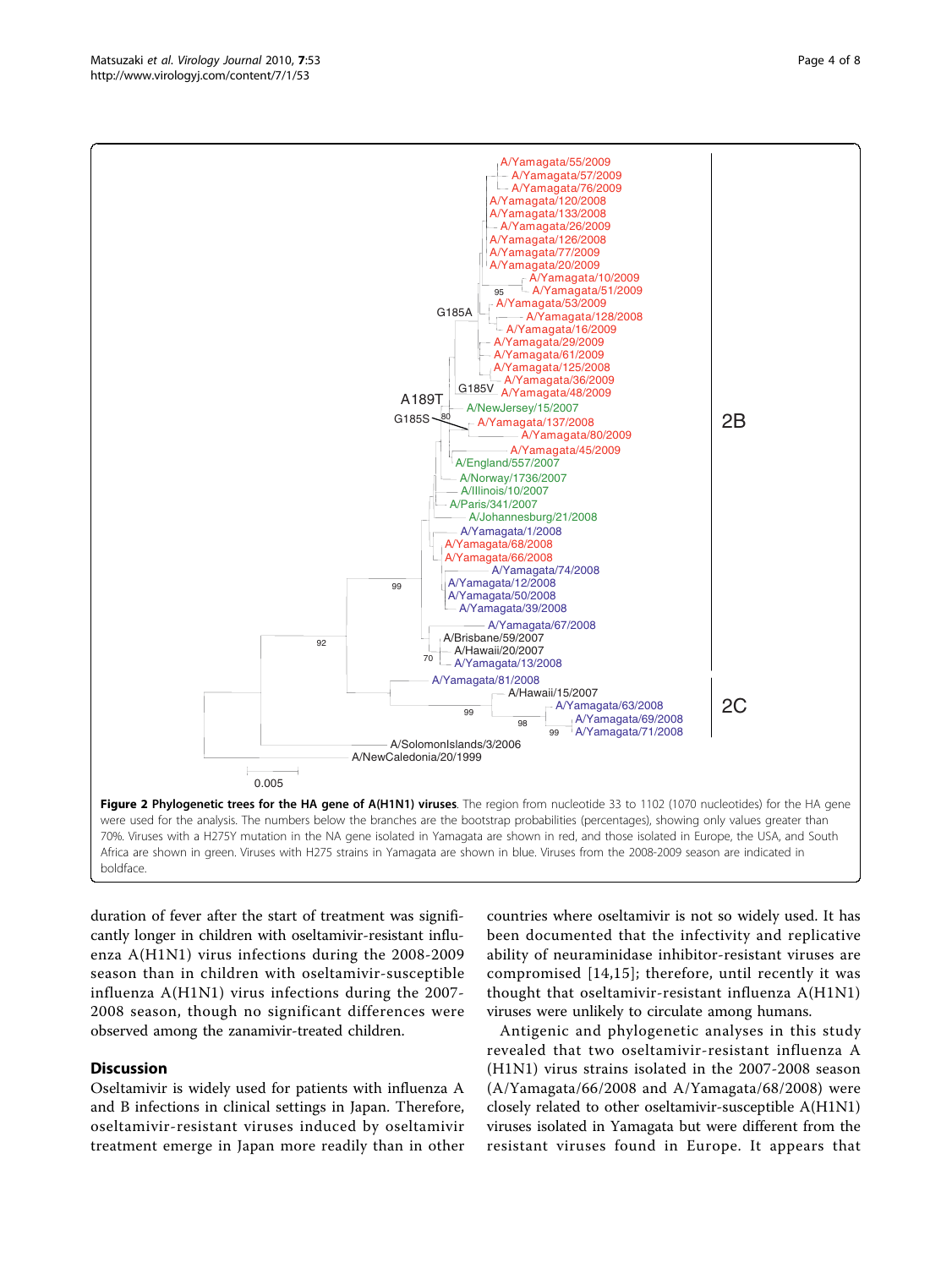and Japan (except Yamagata) are shown in green. Viruses with H275 strains in Yamagata are shown in blue. Viruses from the 2008-2009 season are indicated in boldface.

# Table 4 Comparison of the effectiveness of oseltamivir and zanamivir against the oseltamivir-susceptible and oseltamivir-resistant influenza A(H1N1) infections

|                                                                       | Oseltamivir-treated cases                             |                                                      |             | Zanamivir-treated cases                               |                                                     |                    |
|-----------------------------------------------------------------------|-------------------------------------------------------|------------------------------------------------------|-------------|-------------------------------------------------------|-----------------------------------------------------|--------------------|
|                                                                       | 2007-2008<br>Oseltamivir-<br>susceptible<br>$(n = 8)$ | 2008-2009<br>Oseltamivir-<br>resistant<br>$(n = 25)$ | Р-<br>value | 2007-2008<br>Oseltamivir-<br>susceptible<br>$(n = 4)$ | 2008-2009<br>Oseltamivir-<br>resistant<br>$(n = 6)$ | <b>P-</b><br>value |
| Age, years; median (range)                                            | $6(1-9)$                                              | $5(2-9)$                                             | .8155       | $8(7-11)$                                             | $11(9-12)$                                          | .0506              |
| Maximum body temperature, °C;<br>median (range)                       | 39.3 (38.9-39.8)                                      | 39.1 (38.2-40.6)                                     | .3874       | 39.2 (38.6-39.6)                                      | 39.0 (38.2-39.6)                                    | .5906              |
| Total febrile period, days; median<br>(range)                         | $3.5(2-5)$                                            | $4(2-7)$                                             | .0503       | $3(2-4)$                                              | $3(3-4)$                                            | .4642              |
| Duration of fever after the start of<br>therapy, days; median (range) | $1.5(1-2)$                                            | $2(1-6)$                                             | .0356       | $1(1-2)$                                              | $1(1-3)$                                            | .6926              |

<span id="page-4-0"></span>

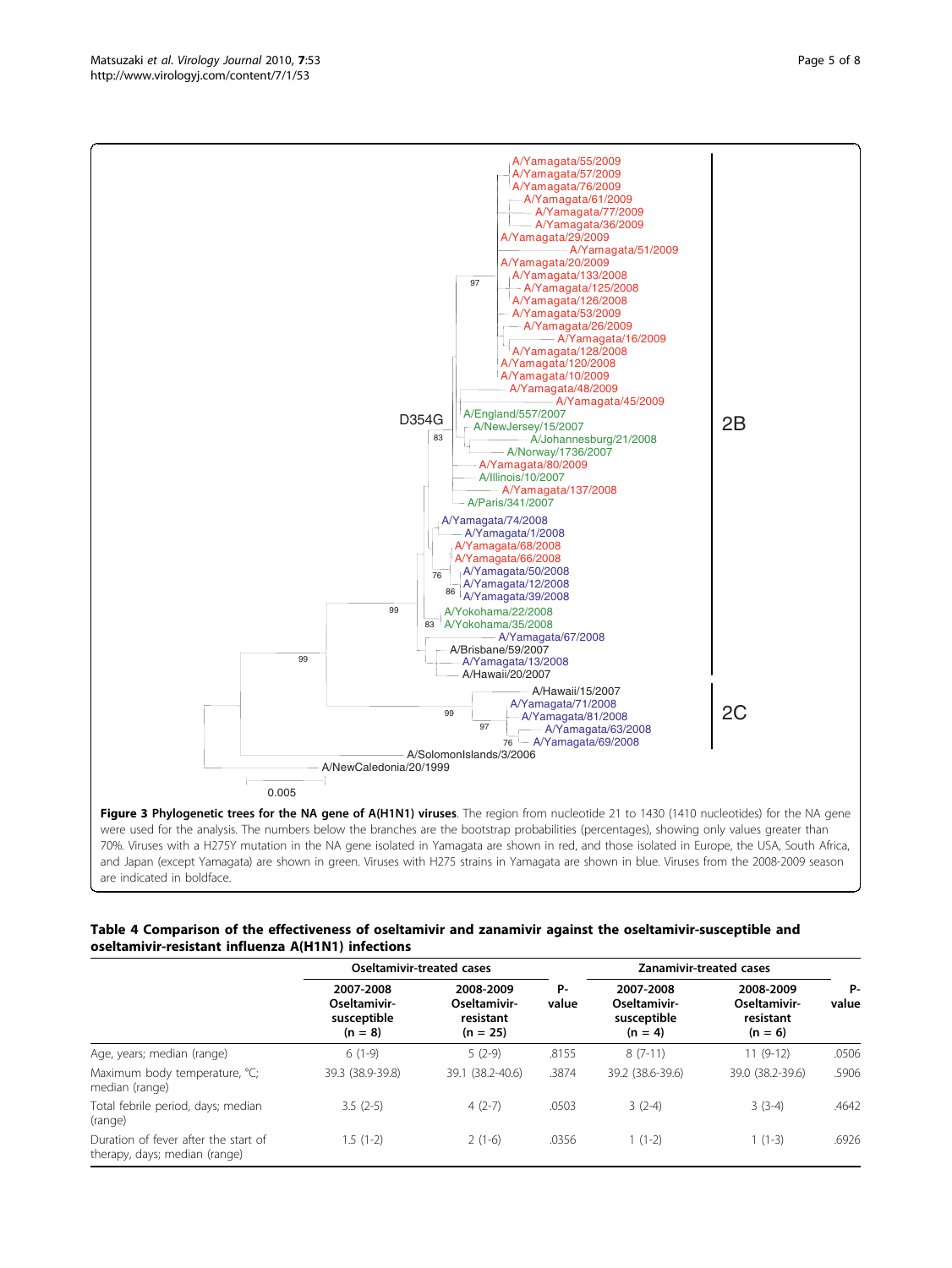oseltamivir-resistant viruses found during the 2007-2008 season in Japan emerged independently among persons treated with oseltamivir and were isolated in various communities, as previously described [\[11,12](#page-7-0)]. Two oseltamivir-resistant viruses in the present study have HA and NA genes sequences that are 100% identical between the two isolates; these viruses were isolated on February 29 and March 3 from two different children from the same elementary school who had not been treated with oseltamivir. In this school, an outbreak of influenza occurred on February 29, 2008, and 28 (22%) of 129 students showed influenza-like symptoms between February 29 and March 17, 2008. Although only two samples were collected from which oseltamivir-resistant viruses were isolated, there is a possibility that the transmission of an oseltamivir-resistant virus had occurred in this school. It was also reported that an outbreak of an oseltamivir-resistant A(H1N1) virus occurred in an elementary school in Yokohama City in Japan during the same season (A/Yokohama/22/2008 and A/Yokohama/35/2008 in the NA gene tree of Figure [3](#page-4-0)) [[12](#page-7-0)]. Thus, it is likely that oseltamivir-resistant viruses posses the ability to be transmitted among humans. However, because the level of oseltamivir resistance remained at 2.5% in Yamagata (2.6% in Japan), it is apparent that the oseltamivir-resistant viruses did not spread among humans as easily as the oseltamivir-susceptible viruses.

The oseltamivir-resistant viruses isolated during the 2008-2009 season in Yamagata were antigenically and phylogenetically different from those isolated during the 2007-2008 season in Yamagata but were phylogenetically similar to viruses isolated in Europe and North America during the 2007-2008 season. Thus, it seems that oseltamivir-resistant viruses were imported into Japan, where they spread across the country during the 2008-2009 season. Some reports have suggested that the emergence of oseltamivir-resistant viruses in the 2007-2008 season in Europe was not related to the use of oseltamivir [[16,17\]](#page-7-0), and that natural genetic variations may have resulted in the change in sensitivity to oseltamivir [\[18](#page-7-0)]. It is likely that influenza A(H1N1) viruses having an epidemiological advantage over previous viruses emerged with natural resistance to oseltamivir and spread throughout the world. Two representative viruses isolated during the 2008-2009 season in Yamagata (A/ Yamagata/126/2008 and A/Yamagata/128/2008) showed the same level of growth in MDCK cells as the oseltamivir-susceptible 2007-2008 isolates. The maintenance of replicative ability and the acquirement of antigenic differences are vital for viruses to continue transmission among humans. Hereafter, A(H1N1) viruses might continue to circulate with the H275Y mutation in the NA gene preserved. The pandemic H1N1 viruses emerged in 2009 were oseltamivir-susceptible without H275Y mutation in the NA gene. Cocirculation of oseltamivir-resistant seasonal A(H1N1) viruses and the novel H1N1 pandemic viruses may give rise to the potential risk of genetic reassortment acquiring the H275Y resistance mutation in the NA gene.

There have been few reports concerning the clinical effectiveness of oseltamivir against oseltamivir-resistant influenza viruses. We found that the duration of fever after the start of oseltamivir treatment was significantly longer in children with oseltamivir-resistant influenza A (H1N1) virus infections than in children with oseltamivir-susceptible A(H1N1) virus infections. This result suggests that oseltamivir-resistant A(H1N1) viruses circulating during the 2008-2009 season were resistant to oseltamivir not only in vitro but also in vivo. Zanamivir, however, reduced the duration of fever in oseltamivirresistant cases. In Japan, zanamivir is used as well as oseltamivir, especially for the treatment of patients older than five years. Thus, in cases of oseltamivir-resistant influenza virus infection, zanamivir would be a more appropriate treatment than oseltamivir.

# Conclusions

Oseltamivir resistance was observed in 2.5% and 100% of A(H1N1) isolates from Yamagata from the 2007-2008 and 2008-2009 seasons, respectively. Oseltamivir-resistant isolates from Yamagata in the 2007-2008 season might have acquired resistance through the use of oseltamivir. In contrast, the 2008-2009 oseltamivir-resistant isolates from Yamagata were similar to viruses isolated in Europe and North America; therefore, they might have been introduced into Japan and circulated throughout the country. It is certain that influenza surveillance to monitor oseltamivir resistance will benefit clinicians in determining an effective antiviral treatment strategy. Timely monitoring and reporting of antiviral drug-resistance is important at the global, national, and the local community levels.

# Methods

#### Specimen collection and virus isolation

Nasopharyngeal swab specimens from patients with acute respiratory infection were collected at pediatric clinics collaborating with the local health authorities in Yamagata Prefecture for the surveillance of viral diseases in Japan. Specimens were transported to the Yamagata Prefectural Institute of Public Health and were grown in a virus culture as previously described [\[19\]](#page-7-0). A total of 79 A(H1N1) viruses isolated from 690 specimens between December 2007 and March 2008 and a total of 77 A(H1N1) viruses isolated from 831 specimens between December 2008 and March 2009 were used in this study. Of the 156 isolates, 84 (53.8%) were isolated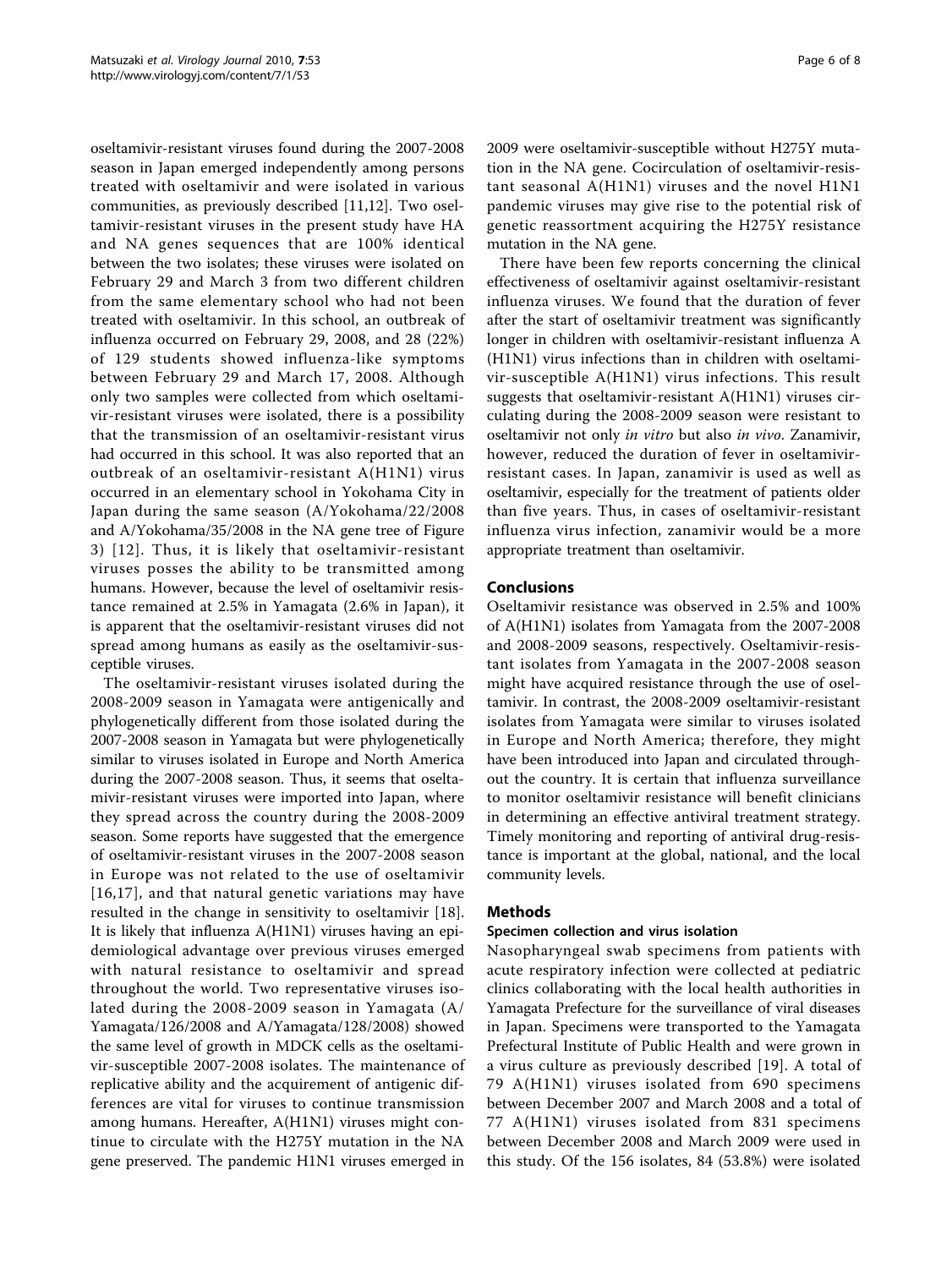from children under 6 years of age, 55 (35.3%) were from children aged between 6 and 10 years, 15 (9.6%) were from children aged between 11 and 15 years, and 2 (1.3%) were from patients >15 years.

#### NA inhibition assay

A chemiluminescent NA inhibition assay was performed using a commercially available kit, NA-Star (Applied Biosystems, Foster City, CA), according to the manufacturer's protocol. The NA inhibitors (oseltamivir and zanamivir) susceptibility of influenza virus isolates was expressed as the concentration of NA inhibitor needed to inhibit the NA enzyme activity by 50%  $(IC_{50})$ . Oseltamivir carboxylate, the active form of the prodrug oseltamivir phosphate, was provided by F. Hoffmann-La Roche Ltd, Switzerland, and zanamivir was provided by GlaxoSmithKline Research and Development Ltd., United Kingdom.

# Hemagglutination inhibition test

The hemagglutination inhibition (HI) test was performed in microtiter plates with 1% guinea pig erythrocytes and post-infection ferret antisera against A/ Solomon Islands/3/2006 [2007-2008 A(H1N1) vaccine strain] and A/Brisbane/59/2007 [2008-2009 A(H1N1) vaccine strain] (Denka Seiken Co., Ltd., Tokyo, Japan), as described previously [[20](#page-7-0)]. Sera were treated with receptor-destroying enzyme before use. For the vaccine antigen, purified HA protein (Denka Seiken Co., Ltd) was diluted in a hemagglutination titer of eight, while MDCK culture fluid was also diluted in hemagglutination titer of eight and used as the isolate antigen.

## Growth of H1N1 isolates in culture

MDCK cells were infected with an A (H1N1) isolate at an MOI of 0.001 and incubated for 72 hours at 37°C in the presence of 2 μg/ml trypsin. At 12 h, 24 h, 48 h, and 72 h post-infection, the supernatants were harvested and virus titers were determined by a plaque assay on MDCK cells. The growth test was performed in duplicate experiments, and the mean virus titer was calculated.

#### Sequence analyses

The extraction of viral RNA and cDNA synthesis using random primers were performed as described previously [[21,22\]](#page-7-0). The cDNA was then used as the template for the amplification of the HA and NA genes by PCR. The HA gene was amplified using primers 5'-AGCAAAAG-CAGGGGAAAATAA-3' and 5'-AACCATCTACCATTC-CAGTC-3', and the NA gene was amplified using primers 5'-AGCAAAAGCAGGAGTTTAAAATGA-3' and 5'- GTAGAAACAAGGAGTTTTTTCAAC-3'. The PCR products were purified with a QIAquick PCR purification kit

(QIAGEN, Hilden, Germany) and then sequenced using a Big Dye Terminator V1.1 cycle sequencing kit (Applied Biosystems) on an Applied Biosystems 3130 automatic sequencer. The nucleotide sequences determined in this study were assigned the accession numbers as follows at GenBank: AB521053-AB521112 and AB539701- AB539710. Published A(H1N1) virus sequences were obtained from GenBank (Accession numbers AB465320, AB465322, CY030230, CY030233, CY033622, CY033624, EU124136, EU124137, EU516057, EU516085, EU516083, EU516116, EU516118, EU516200, EU516257, EU516148, EU551811, EU551832, EU914903, EU914910, FJ403550, FJ445031, FJ445089, FJ654304). The sequence data were analyzed with the CLUSTAL W version 1.83 software, and a phylogenetic tree was constructed via the neighbor-joining method using the same software.

#### Clinical information

We used the clinical information of children who visited the Sanjoh Clinic and from whom A(H1N1) influenza virus was isolated. Data were obtained retrospectively from their medical records. To compare the data between oseltamivir-resistant and oseltamivir-susceptible A(H1N1) virus infections, we used the Mann-Whitney U test. A P value of < 0.05 was regarded as statistically significant.

#### Abbreviations

HA: hemagglutinin; HI: hemagglutination inhibition; MDCK: Madin Darby canine kidney; MOI: multiplicity of infection; NA: neuraminidase; PCR: polymerase chain reaction.

#### Acknowledgements

This work was supported by a grant-in-aid for Scientific Research from the Japanese Ministry of Education, Culture, Sports, Science and Technology and by a research grant from the Yamagata Prefectural Society of Child Health.

#### Author details

<sup>1</sup>Course of Clinical Nursing, Yamagata University Faculty of Medicine,<br>Yamagata 990-9585, Japan. <sup>2</sup>Yamagata Prefectural Institute of Public Health Yamagata 990-0031, Japan. <sup>3</sup>Sanjoh Clinic, Yamagata 996-0084, Japan.<br><sup>4</sup>Department of Infectious Diseases, Yamagata University Faculty of M <sup>4</sup>Department of Infectious Diseases, Yamagata University Faculty of Medicine, Yamagata 990-9585, Japan. <sup>5</sup>Influenza Virus Research Center, National Institute of Infectious Diseases, Tokyo 208-0011, Japan. <sup>6</sup>Yamanobe Pediatric Clinic, Yamagata 990-0301, Japan. <sup>7</sup>Katsushima Pediatric Clinic, Yamagata 990-2461, Japan.

#### Authors' contributions

YM was responsible for the research design, antigenic and sequence analysis, and writing of this manuscript. KM, YA, AS, and CA performed the cell culture experiments, RT-PCR, and sequencing of influenza A isolates. KS (Sanjoh), TI, and YK collected specimens from patients and clinical information. KS (Sugawara) and ET performed the growth test of viruses in culture. MU, MO, TO, and MT performed the NA inhibition assay and sequencing of viruses. KM, MO and MT participated in the study design and helped to draft the manuscript. All authors read and approved the final manuscript.

#### Competing interests

The authors declare that they have no competing interests.

Received: 29 December 2009 Accepted: 5 March 2010 Published: 5 March 2010